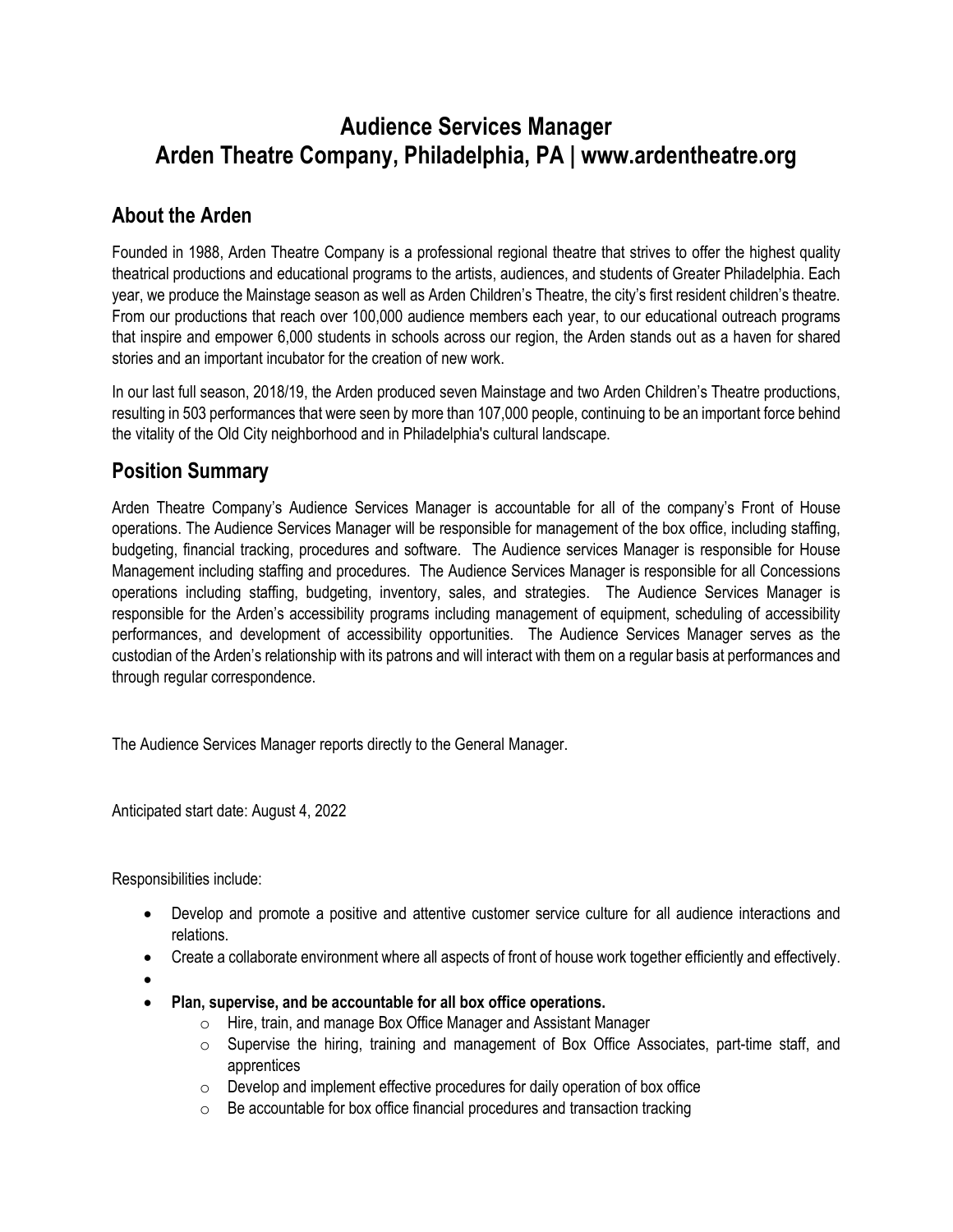- o Manage the Box Office budget
- o Manage the use and training of the Arden's ticketing software
- o Manage comp ticket requests and ticket donations
- **Plan, supervise, and be accountable for all House Management operations.**
	- o Hire, train, and manage House Managers
	- o Develop and ensure execution of house management procedures
	- **Plan, supervise, and be accountable for all Concessions operations.**
		- o Hire, train, and manage Concessions staff
		- o Develop and ensure execution of Concessions procedures
		- o Manage Concessions budgets, banks, deposits, inventories, equipment, and facilities
		- o Maintain and develop Concessions vendor relationships
		- o Design and develop Concessions displays, locations, and strategies to achieve sales goals
- **Plan, supervise, and be accountable for all Accessibility programs.**
	- $\circ$  Manage and be accountable for the Arden's accessibility programs including captioning, ALD's, audio description, and any other opportunities
	- o Manage accessibility equipment and maintenance
	- $\circ$  Collaborate with other departments on incorporating accessibility into performance schedules
	- $\circ$  Collaborate with local and regional resources, organizations, and the community to develop and enhance accessibility opportunities
- Collaborate with General Manager and Operations Manager to ensure maintenance of facility
- Support rentals and events as necessary
- Complete weekly payroll and employment tasks as needed for all front of house employees
- Participate in weekly sales meetings and reporting
- Participate in safety and emergency procedure planning for each production/event as needed

#### **Experience and Qualifications:**

Successful candidates will:

- Have substantial retail or customer service experience.
- Be an exceptional leader and collaborator with an ability to engage with a wide range of people.
- Have a broad-based knowledge of common front of house practices, including ticket sales, house management, and events.
- Have budget management experience and the ability to create and monitor budgets and expenses.
- Have strong communication skills, with demonstrated success in motivating, directing, and managing staff, as well as experience in managing up; also have creative judgment, excellent problem-solving skills, and be detail-oriented.
- Have working knowledge of and willingness to promote current health and safety practices in the theater industry.
- Be willing and able to work flexible hours/days reflective of the dynamic schedule of a theatre which includes a variety of hours including evenings and weekends.
- Be someone with initiative, creativity, and a collaborative spirit. Must have the ability to work within a fast paced, dedicated management team—rolling up your sleeves must be a favored tactic.